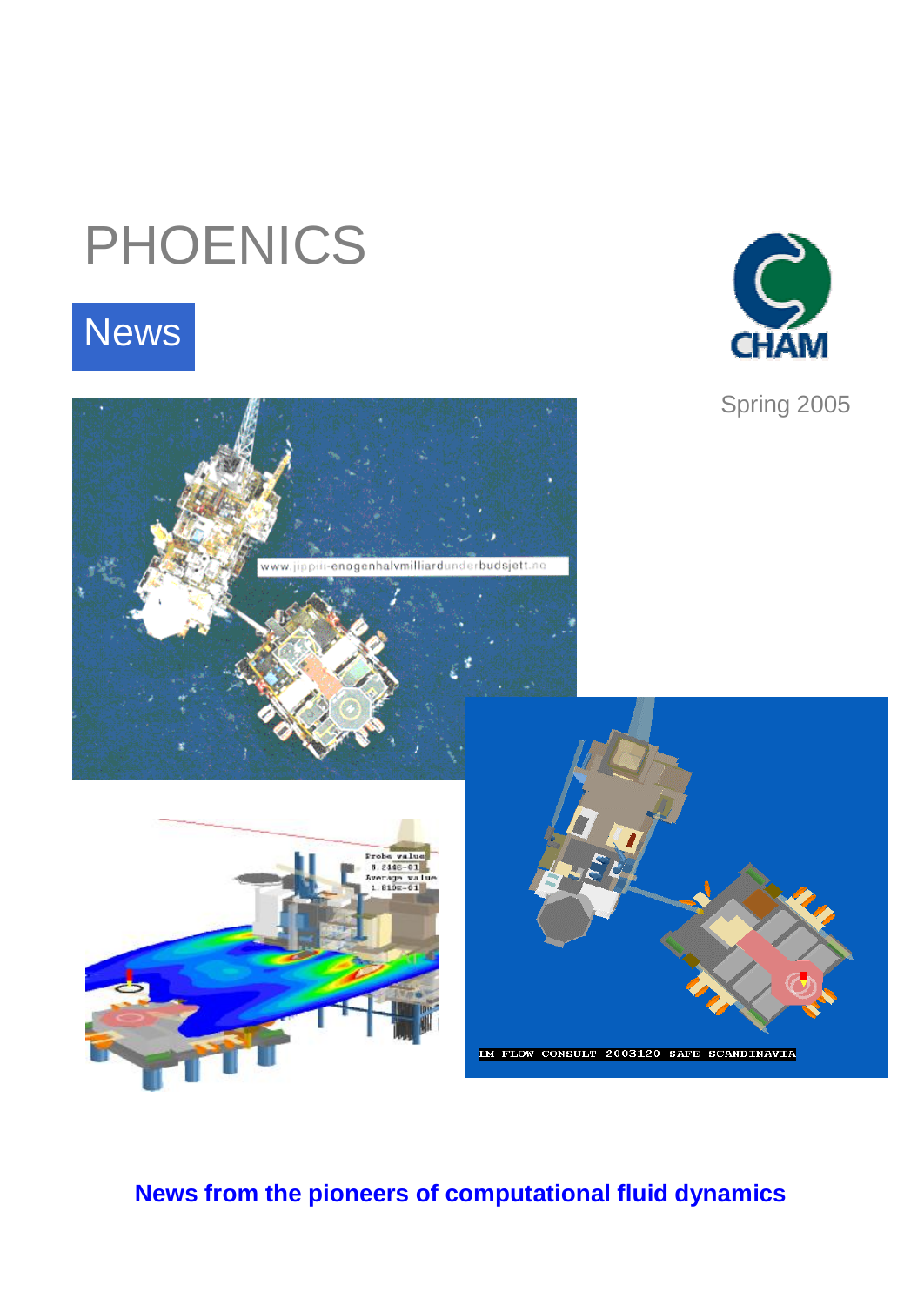

# **Editorial**

# **BROADENING THE HORIZON**

*2004 was an especially busy year for CHAM development personnel with effort concentrated on the production of the PHOENICS-3.6 release, announced in the Autumn Newsletter, and upgrading some special-purpose variants such as the FLAIR (building services) and ESTER (aluminium smelting) modules. Details of the some of the recent updates are outlined later in this newsletter.* 

#### *1) PHOENICS Commander*

*We have also been paying particular attention to first-time users of PHOENICS, for whom we have provided a greatly-enriched version of the PHOENICS Commander. This now serves as an informative and easy-to-use gateway to all PHOENICS capabilities.* 

*The new Commander is structured so that some users will be able to use their own language rather than English. At present, this facility is embryonic, with priority given to Russian, which is being used as the trailblazer because it presents the difficulty of requiring a different character set.* 

*However, when this first non-English language is well established, extensions to other languages will follow quickly.* 

#### *2) Fluid-structure interactions*

*It is widely believed that the use of finite-element codes for solid-stress analysis and of finite-volume ones for fluid- and heat-flow is necessitated by a fundamental difference between the physics of solids and fluids.* 

*This is not so, as has been demonstrated by recent developments in PHOENICS, which has been able to simulate solids and fluids simultaneously since 1991. Admittedly, the algorithm then in use (a form of SIMPLE) proved to converge slowly; and did not handle bending very well; but a new algorithm has removed both shortcomings.* 

*Since PHOENICS is the only CFD code, which possesses this multi-physics capability, it is intended to make fluidstructure interactions a field in which much PHOENICS development is concentrated.* 

#### 2 PHOENICS News Spring 2005

#### *3) Solids moving through fluids*

*Another aspect of fluid-structure interactions is their relative motion, for which PHOENICS has possessed the MOFOR facility for several years.* 

*This too has been improved, especially in relation to its combination with PARSOL for curved bodies; and further extensions are planned. Ultimately it will be possible to calculate how both the motion of the solid body, and the stresses within it, are influenced by the force exerted by the fluid.* 

#### *4) The PHOENICS 'Wave Tank'*

*Recently CHAM was asked to assist in the simulation of a device for extracting energy from ocean waves. Rather than create a one-use-only ad hoc model, CHAM chose to create a 'Computational Wave Tank' which can be used for all the purposes for which physical wave tanks are now used:* 

*o prediction of wave forces on oil platforms; o the modelling of ship and submarine motion; etc. What is worthy of mention is that this 'virtual tank' was created without any new Fortran coding whatever. All was done by way of In-Form statements inserted into a (quite small) Q1 file.* 

*In-Form is proving to be invaluable for those users of PHOENICS who have novel problems, and who do not wish to create (or ask CHAM to create) the formerly necessary specialised coding.* 

*Brian Spalding – Email: [brianspalding@cham.co.uk](mailto:brianspalding@cham.co.uk)*

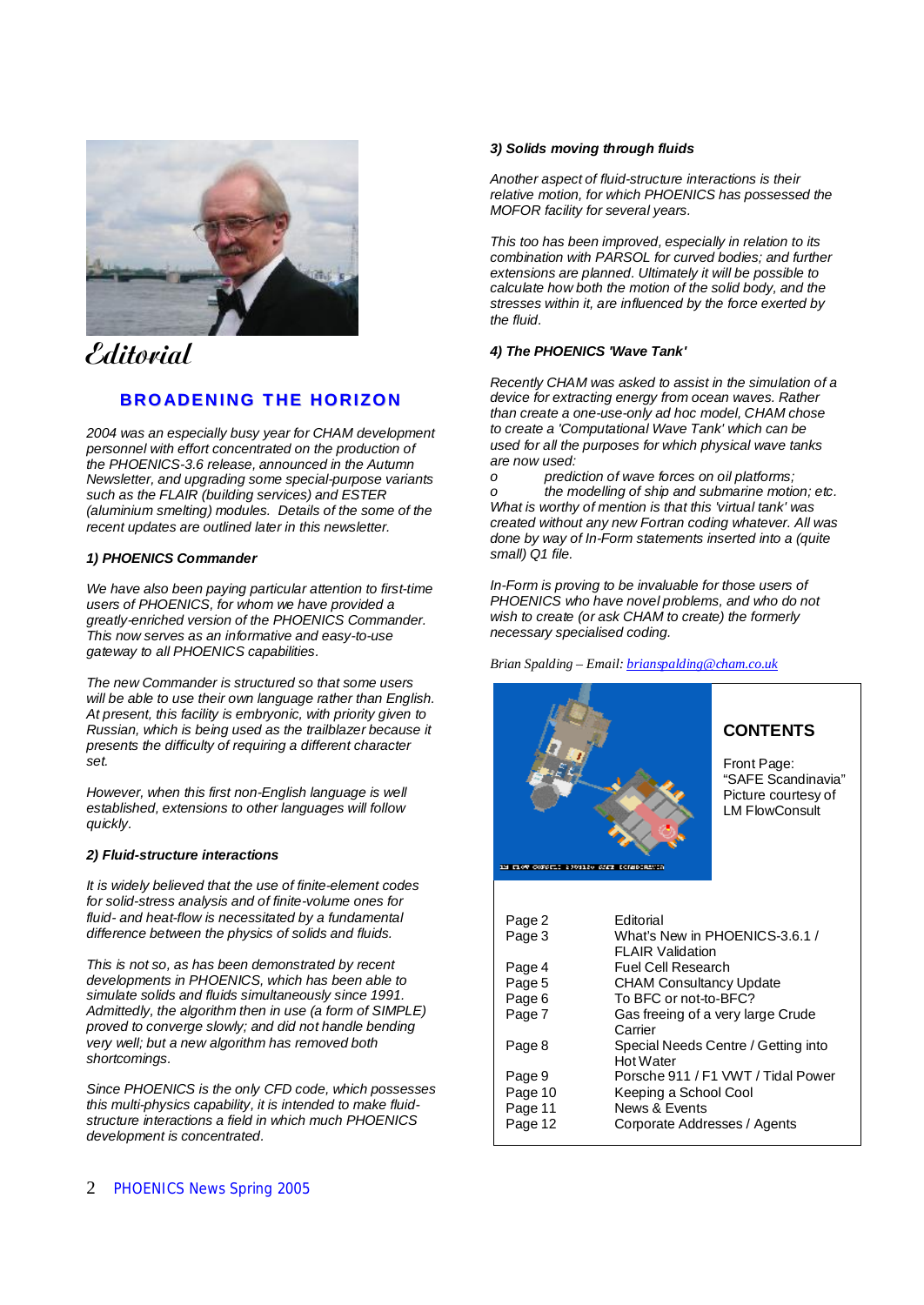# **WHAT'S NEW IN PHOENICS-3.6.1**

The recent PHOENICS-3.6.0, outlined at: [www.cham.co.uk/phoenics/d\\_polis/d\\_docs/tr006/tr0](http://www.cham.co.uk/phoenics/d_polis/d_docs/tr006/tr0) 06.htm, has been updated in the following ways:

# **VR-Editor**

- Individual wall-functions for PLATE objects
- Individual surface-roughness for PLATE objects
- New WIND\_PROFILE object
- Attribute changes can be propagated through a group or multiple selected objects
- Objects can be re-ordered in Object-Management Dialog
- Fire heat source as power of time in FLAIR FIRE object
- New comfort indices for FLAIR Draught rating, Percent Productivity Loss
- Implementation of FLAIR DIFFUSER objects improved

# **VR-Viewer**

- Vector width can be set in pixels
- Maximum vector length can be set
- Source/sink information from RESULT for each object can be displayed from context menu

#### **Earth**

- Integer holding fate of GENTRA particle made available in GENIUS
- Accuracy of particle volume fraction improved for GENTRA

# **Bug Fixes**

# **VR-Editor**

- Freezing of FLAIR FIRE object dialog when incompatible options selected fixed
- Missing scalar sources for FLAIR PERSON/PEOPLE objects fixed
- Creation of sub-objects for FLAIR DIFFUSER (displacement) object fixed
- Array copy now obeys 'object limited by domain' setting
- Grid in 'Edit all regions' dialog now obeys 'object limited by domain' setting
- Crash due to insufficient array size when reading large binary STL fixed

# **VR-Viewer**

- Probe no longer linked to object position when several objects are selected in Object management dialog
- Colour palette no longer corrupted after saving streamline animation

# **Earth**

- Internal inlets/outlets with MOFOR active fixed
- Missing transient term for all scalars when MOFOR active fixed

#### PHOENICS News Spring 2005 3

- Size of intermediate PHI files dumped during MOFOR run greatly reduced
- Areas and volumes held in STORE(AREE,AREN,AREH,VOLU) no longer set to zero in blockages, and updated with cutcell values for PARSOL
- Errors in conjugate heat transfer with PARSOL fixed
- Error in treatment of Fine-Grid-Volume object fixed

# **VALID AT ION OF FL AIR**

The Laboratory for Heating, Sanitary & Solar Technology at Ljubljana University has validated PHOENICS/FLAIR against their measurements of velocity and CO2 concentration in an office environment purged by clean-air jets and directed towards an occupant seated at a desk. A steadystate flow and thermal solution was produced, and then this was used to initiate a transient simulation of the purging of a uniform distribution of CO2 from the room by clean air.



The plot shows the measured and predicted decay of CO2 concentration at a specified location in an office as a result of dilution by uncontaminated air iets.

# *NEW* **STANDALONE PHOENICS VIEWER**

PHOENICS licensing options have been extended to offer the VR-Viewer as a stand-alone product, enabling clients to display and present results on multiple systems whilst retaining the solver elsewhere. PHOENICS On-Line users will benefit similarly.

Prices for the VR-Viewer start from £500 – contact [sales@cham.co.uk](mailto:sales@cham.co.uk) for further information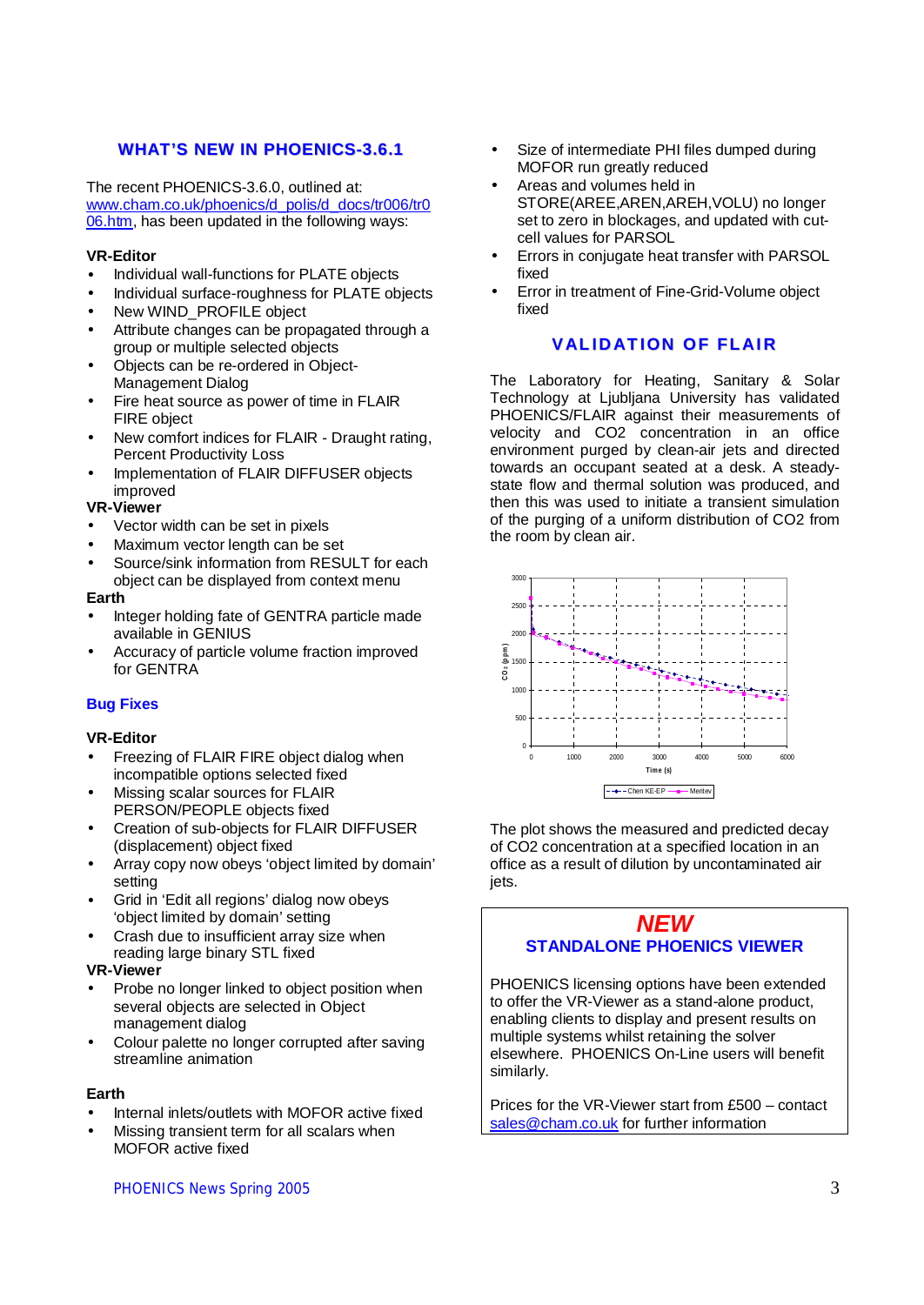# **FUEL CELL RESEARCH**

Fuel cells have become the subject of much interest as a potential low-carbon-fuel substitute for conventional heat engines. Canada is currently a world leader in the development of modern fuel cells. Researchers at the National Research Council of Canada (NRC) have been using PHOENICS and other codes to model fuel cells since 1999.

A fuel cell is an electrochemical device, which converts hydrogen-rich fuel and oxygen to electricity (and heat). Unlike a battery, a fuel cell does not require re-charging. Fuel cells are typically operated in stacks in order to increase the operating voltage. We have studied both high-temperature solid oxide (SOFC's) and low temperature proton exchange membrane fuel cells (PEMFC's). The temperature distribution is critical to the operation of both PEMFC's and SOFC's.



Schematic of passages in a typical solid-oxide fuel cell

Several CFD code vendors are actively developing detailed fuel cell modules for performance calculations of the hydrodynamics and electrochemistry within the passages of fuel cells for applications in the automotive and stationary power industries.

The main problem with the conventional approach is that enormous meshes are required, to perform flow-field calculations within the numerous passages of the fuel cell. Moreover these flow fields are for the most part quite uninteresting; simple internal flow in curved ducts, hardly worthy of the full solution of the pressure-corrected momentum equations.

We have therefore taken a different approach, and used the unique features of PLANT, and the Multiply-shared Space (MUSES) method originally developed to model heat exchangers, to perform calculations in planar SOFC's based on a 'distributed resistance analogy'.

In this methodology the bulk motion of the fluids is simulated, but the fine detail is lost. Fuel cells are more complex than heat exchangers. Electric field potential is affected by three main factors:

- (i) charge transfer also known as activation (kinetic) losses which occur at low currents,
- (ii) Ohmic losses associated with Joule heating in the ionic and electronic conductors at intermediate currents, and
- (iii) mass transfer limitations in the gas passages and porous diffusion layers that can be very important at large current densities.

Thus it is necessary to include iterative computations for the electric field and current density that are a non-linear function of temperature and mass fraction of the fuel and oxidant, as part of the overall calculation procedure. Modification of inter-phase transfer coefficients as a function of wall mass transfer effects is also incorporated.

Results based on the MUSES method have been validated carefully against detailed simulations using fine meshes. Agreement is excellent. We are also exploring the use of the PARSOL cut-cell technique to perform detailed calculations in PEMFC's, for which we are simultaneously developing experimental and numerical results in order to create a high quality database for future basic research and code validation.

Dr Steven Beale, National Research Council of Canada

Email: [Steven.Beale@nrc-cnrc.gc.ca](mailto:Steven.Beale@nrc-cnrc.gc.ca)



Share news, views and experiences with other PHOENICS users via CFD Online – a free service for all.

[www.cfd-online.com/Forum/phoenics.cgi](http://www.cfd-online.com/Forum/phoenics.cgi)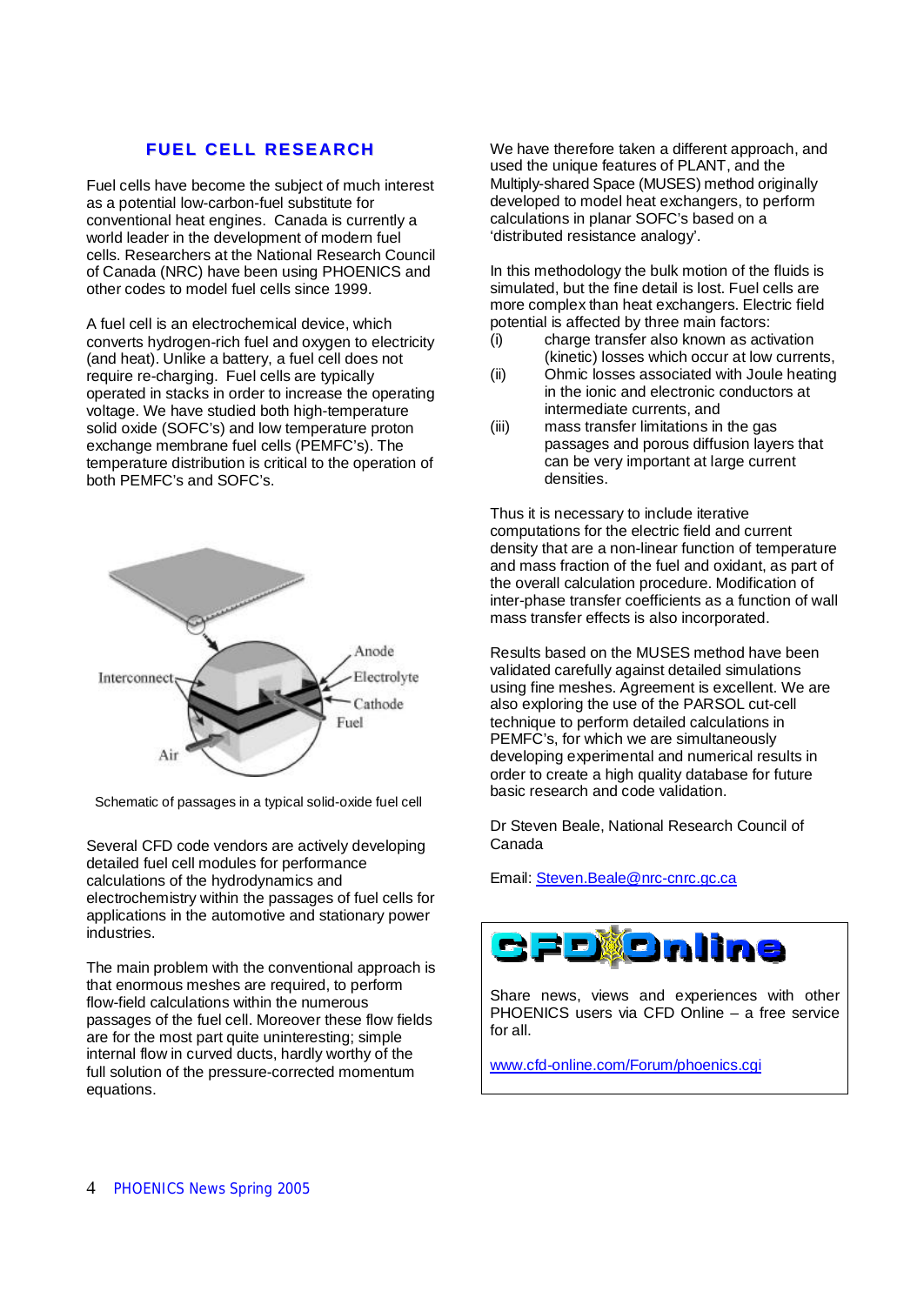# **CH AM CONSULT AN CY UPD AT E**

CHAM's consultancy team continues to be employed on a wide variety of interesting applications. Perhaps none more so than the groundbreaking project with Centro Sviluppo Materiali SpA (CSM) completed earlier this year.

The project was concerned with the creation of a 3 dimensional mathematical model of a continuouscasting process, incorporating solidification and electromagnetic braking of steel. The model permits the simulation of casting and solidification in a curved domain, involving an electromagnetic stirring action with a pre-defined coil current. Mick Hughes reports …

Electromagnetic stirring of steel during continuous casting of billets and slabs is a well-established technique that improves the quality of the cast products by stirring the molten pool. Mixing of the liquid metal positively influences the solidification process at the microscopic crystal level helping to make the final cast less brittle.

A model was developed to provide a means to study the large scale electromagnetically influenced flow and thermal behaviour in the sub-mould region of continuous casting.

Modelling coupled flow and electromagnetic equations in three-dimensional eddy-current problems is a current and open area of research. This is largely due to the free boundary nature of Maxwell's equations and the subsequent difficulty of restricting the solution to the region of interest. CHAM's novel approach to solving the problem includes the following features:

- 3-Dimensional simulations
- Split simulation (the electromagnetic and flow simulations are uncoupled)
- Electric field (solved whilst the magnetic field is calculated)
- Coil implementation (external to the solution domain)
- Alternating current low frequency conditions
- Integral-differential approach to the EM solution (which limits the solution domain to the CFD domain)
- Steady-State time averaged solution of EM equations
- Steady-State flow solution
- Darcy type solidification model
- Thermal analysis and latent heat sources





Various levels of model complexity can be activated through the q1 input file such as a choice between a 1D approximation to the electric field calculation or a novel 3D alternative calculation.

The work provides a framework for the modelling of an electromagnetically driven continuous casting system. The open nature of the PHOENICS environment has been fully utilised and the electromagnetic physics has been integrated through GROUND coding.

The solution of these time harmonic electromagnetic equations is an exciting and new area of research for CHAM and is at the vanguard of current research.

Mick Hughes, Email: [mh@cham.co.uk](mailto:mh@cham.co.uk)



Figure shows velocity vectors plotted with solid frection. - Note the rotational motion generated by the electromagnetic stirrers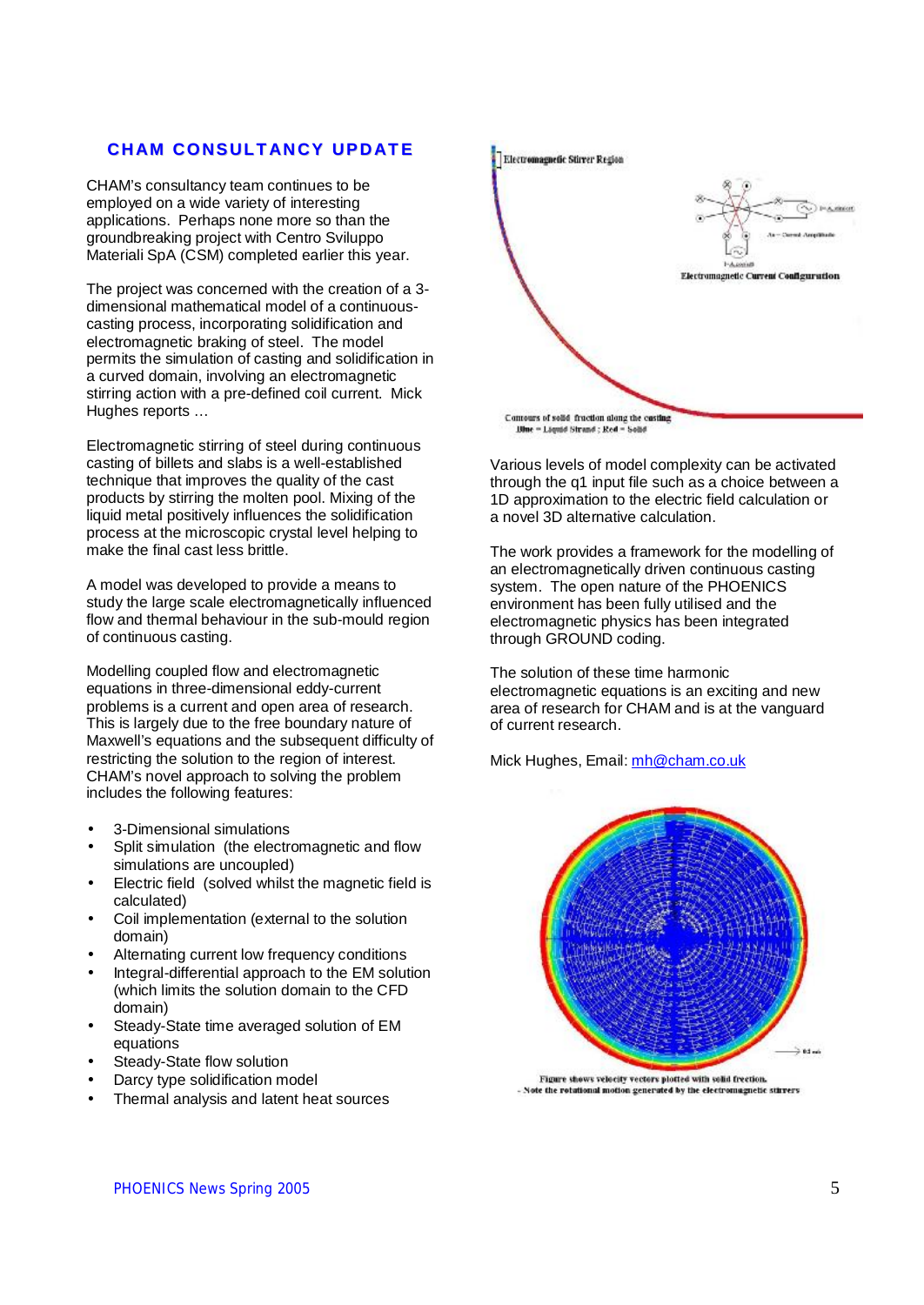# **TO BFC OR NOT TO BFC? – THAT** *IS* **A QUES T ION !**

Ventilation of road- and rail-tunnels is commonly modelled using a Cartesian mesh in the VR environment. But what if the tunnel in question has curves or undulations as in the case posed by the Land Transport Authority of Singapore? Would BFC's be more appropriate?

Peter Spalding asked visiting student Mohuiddin Khaja to investigate both approaches in order to assess the pros and cons.



Perspective View – With Fans – Cartesian

The case involved a two-lane subterranean highway in Singapore, through which flowed 2000 vehicles travelling at 60Km/hour per hour; each vehicle releasing  $0.1863m<sup>3</sup>/s$  with a heat load of 16KW. The purpose of the study was to establish the effectiveness of fans spread down the length of the 1Km tunnel, on the heat and pollution levels created by the traffic.

Mohuiddin produced results for cases with and without fans and, as an exercise, used both Cartesian and Body-fitted meshes to take into consideration the  $+/- 3\%$  incline in the tunnel itself.



Concertinaed View - CO levels - **Cartesian** 



Concertinaed View – With Fans - Cartesian

#### **His conclusions?**

As one might expect, both the BFC and the Cartesian-mesh approaches produced very similar results. These showed an unacceptable build-up of Carbon Monoxide in the tunnel, with a commensurate increase in air temperature, towards the exit of the tunnel when operating without fanassisted ventilation. With fans operating, the figures reduced to reasonable levels.



CO level – no fans – BFC's

In terms of problem definition and solution, the methods varied dramatically. The set up time using BFC's, for a novice user, took over a day to create the model compared to less than half that using the built-in shapes within the VR library. Conversely, the run-times using a 3MHz PC varied from a few minutes using the BFC approach to up to 5 hours with Cartesian. The reason being, of course, that all the cells within the BFC case focussed on the flow domain, whilst the alternative method involved many more cells, many of which were situated in blocked areas.

Nevertheless, if one considers the cost of man-time versus computer time, and the ease-of-use and greater flexibility afforded by the Cartesian approach – perhaps this remains the better method.

Peter Spalding, Email: [pls@cham.co.uk](mailto:pls@cham.co.uk)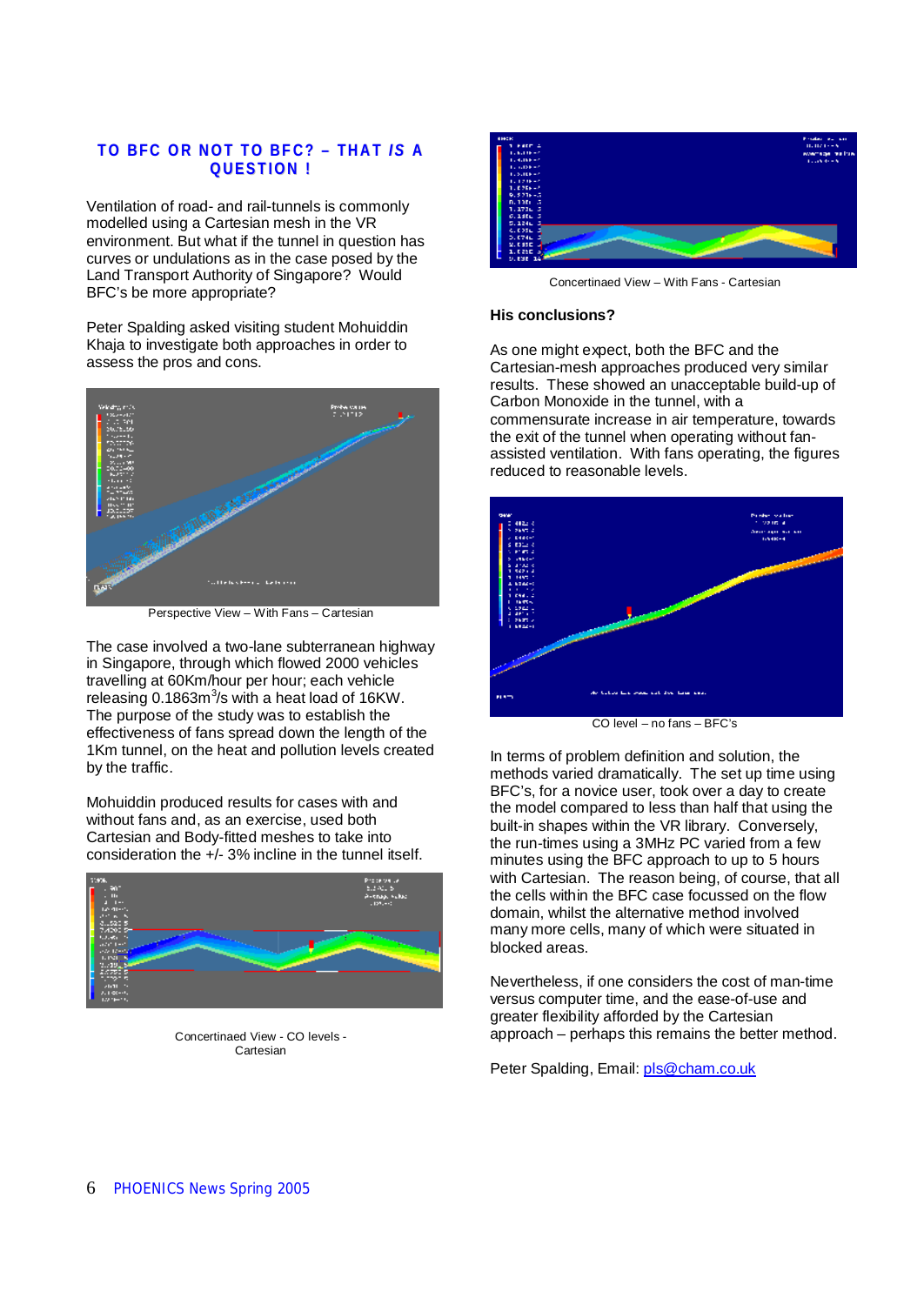# **GAS F REEING OF A VERY L ARGE CRUDE C AR R IER**

When an oil tanker's hold needs to be inspected, or hot work performed inside, gaseous vapours that originate from crude oil in the tank must be evacuated. Traditionally this involves the use of a de-gasification or "gas-freeing" fan with flow-rates upwards of 13,000  $\text{m}^3$ /h. The air is blown into the tank causing ventilation through mixing. However, when dealing with tank volumes upwards of 20,000 $\text{m}^3$ , with heavy vapours that sink to the bottom of a heavily partitioned tank, the efficiency of the fan in removing the vapours from such a large tank is unknown.

PHOENICS was used to calculate and visualise the flow-field inside the tank to better understand the mechanisms that drive this kind of large-scale mixing ventilation. Incorporation of multiple gaseous phases is taken into account through the use of the algebraic slip model (ASM) so that accurate dispersion and entrainment of the different fractions is found.

Current work aims to further the understanding of the complex gas flows inside the tank, with a view to examining just how well fan-driven gas freeing performs. Steady-state simulations run to date show a difficulty in removing heavy gas vapour from a partition far from the main air jet.

Future work is directed at examining the behaviour of the mixture of gases in the gas-freeing process; in particular, how the internal tank geometry affects the flow of air that entrains the noxious gases, with a view to optimising the process to decrease the time to gas-free the tank.

Kevin Chow Email: [K.Chow@herts.ac.uk](mailto:K.Chow@herts.ac.uk)



Velocity field contour plot (0-1m/s)



Another velocity field contour plot; note the size of the gasfreeing fan on the top to the dimensions of the tank. (Approximate size)



Concentration field of gas PT3 (ethane)



Internal Tank Geometry. The probe is pointing to one of the venting holes. (318mm diameter). Dimensions of the tank are 45x17 base area, 31m high.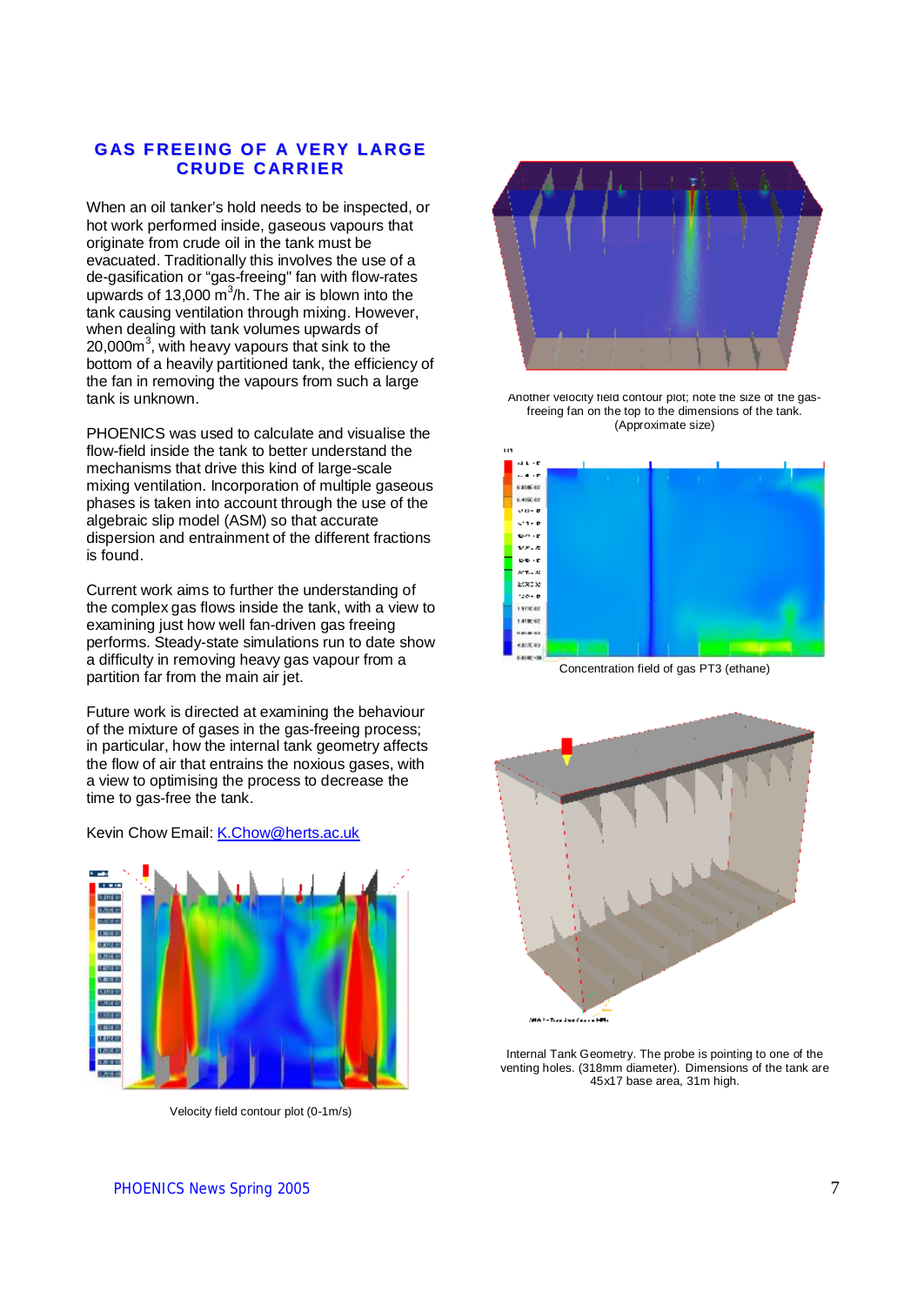# **SPECIAL-PURPOSE SOFTWARE FOR SPECIAL-NEEDS CENTRE**

PHOENICS On-Line users, Silcock Dawson and Partners, were contracted by Varndean College in Brighton, Sussex, UK, to evaluate the proposed natural ventilation systems for a new Special-Needs Centre.

The PHOENICS special-purpose building services module, FLAIR, was used to model the detailed arrangement of the ventilation openings throughout the development.



It was necessary that the CFD model should provide an indication of the temperature inside the rooms relative to the external temperature as well as predicting the airflow through the rooms.

In order to simplify the model and provide sufficient resolution inside the building an external model was built to predict the wind pressure at the building facades, then further models of the rooms were built to the necessary degree of detail. The wind pressure data from the external model was then used to allow the room models to predict the airflow rate through the windows.



The analysis helped the architect to specify the size and number of roof cowls and opening windows that would be required for adequate ventilation throughout the development.

It was also found that ventilation specified for the atrium would successfully control the temperature in the occupied zone to less than 1.5°C above the ambient temperature. Under light wind conditions, 2m/s, the atrium will have an air change rate of approximately 20 with all windows and roof terminals open.

Web: [www.silcockdawson.co.uk](http://www.silcockdawson.co.uk)

# **GETT ING INT O HOT WAT ER?**

Heatrae Sadia, the UK's leading manufacturer of hot water products, posed a straightforward evaluation problem to several well-known CFD vendors. Given certain criteria, how long does it take to raise water temperature to 45°C?

The case was, of course, transient involving a cylindrical tank, complex internal geometry, with heat transfer. So we used a Cartesian mesh, together with the IMMERSOL radiation model and the PARSOL partial solid feature – were we mad?



Velocity vectors coloured by temperature during tank heat up

Not a problem for PHOENICS-3.6.0, which produced results nicely in line with experimental data, and reached a conclusion before codes using alternative meshing techniques.

[www.heatraesadia.com](http://www.heatraesadia.com)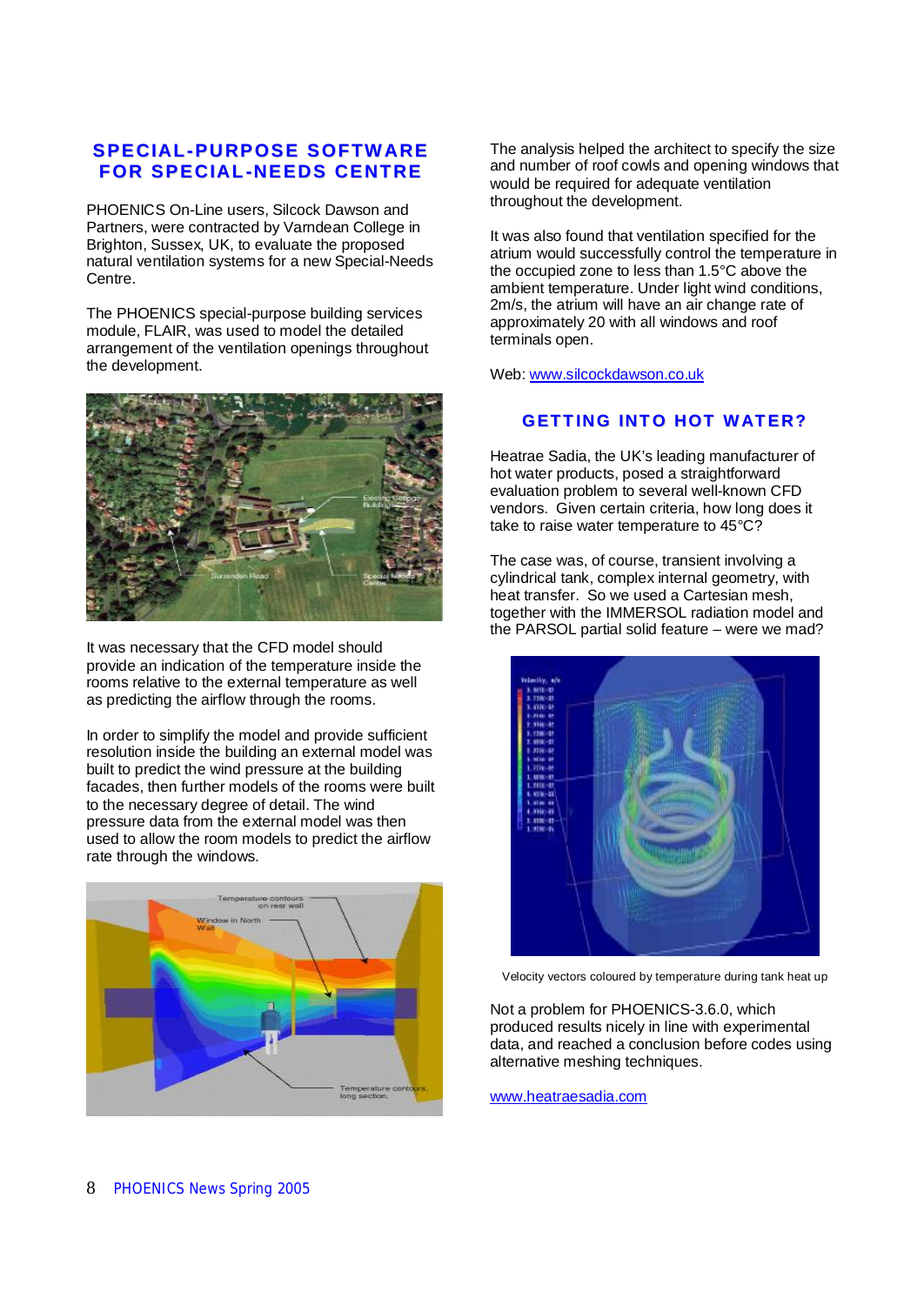# **PORSCHE 911 GT3 AIRFOIL MODEL**

CHAM is working in collaboration with Staffordshire University and James Watt Automotive on a project to redesign the rear wing of a Porsche 911GT3 LM specification endurance car.

The LM endurance series is run at major tracks in Europe such as Spa, Monza and Silverstone. The objective of the project is to increase the available down force without compromising drag.

Contact David Cottrell - Email: [dc@cham.co.uk\)](mailto:dc@cham.co.uk) for further details about progress on this project.

# **F1 IN SC HOOLS PROGR AMME**

The "F1 Virtual Wind Tunnel" sub-set of PHOENICS is now in widespread use by schools and colleges competing in the F1-in- Schools Challenge. The software is in use by over two hundred schools here in the UK, with an ever-increasing user base worldwide.





The first international final took place in October 2004. BETT2005, held at Olympia, London on January this year, hosted the finals of the UK Schools contest. The winning team from St John's Roman Catholic High School in Dundee was presented with a new Mk3 version of F1 VWT. This version incorporates the new rules and regulations associated with the new 'R' class model, as well as improved post-processing graphical options.

Mk3, which uses PHOENICS-3.6 as its basis, will updated once again during 2005, to include further changes needed for the rules and regulations introduced for the new Apprentice Class outlined in the Jaguar F1 in Schools Challenge Pack. [www.denford.co.uk/f1inschools.htm](http://www.denford.co.uk/f1inschools.htm)



# **TIDAL POWER STATION TO SURPASS T HE REST**

The University of Hertfordshire is performing an optimisation of an underwater "sail" concept using PHOENICS-based CFD modelling for a new tidal power station; designed by Tidal Sails AS from Norway, which it is claimed, will be more efficient than any existing schemes.

The power station (shown in the conceptual figure) will consist of large underwater sails that capture energy from tidal currents and transfer it to electricity generators. Fluid mechanics will play an important role in the design of the concept and a number of fundamental simulations will be carried out using PHOENICS.

Arne Hōldo, Email: [a.e.holdo@herts.ac.uk](mailto:a.e.holdo@herts.ac.uk)



Picture courtesy of Tidal Sails

PHOENICS News Spring 2005 **9**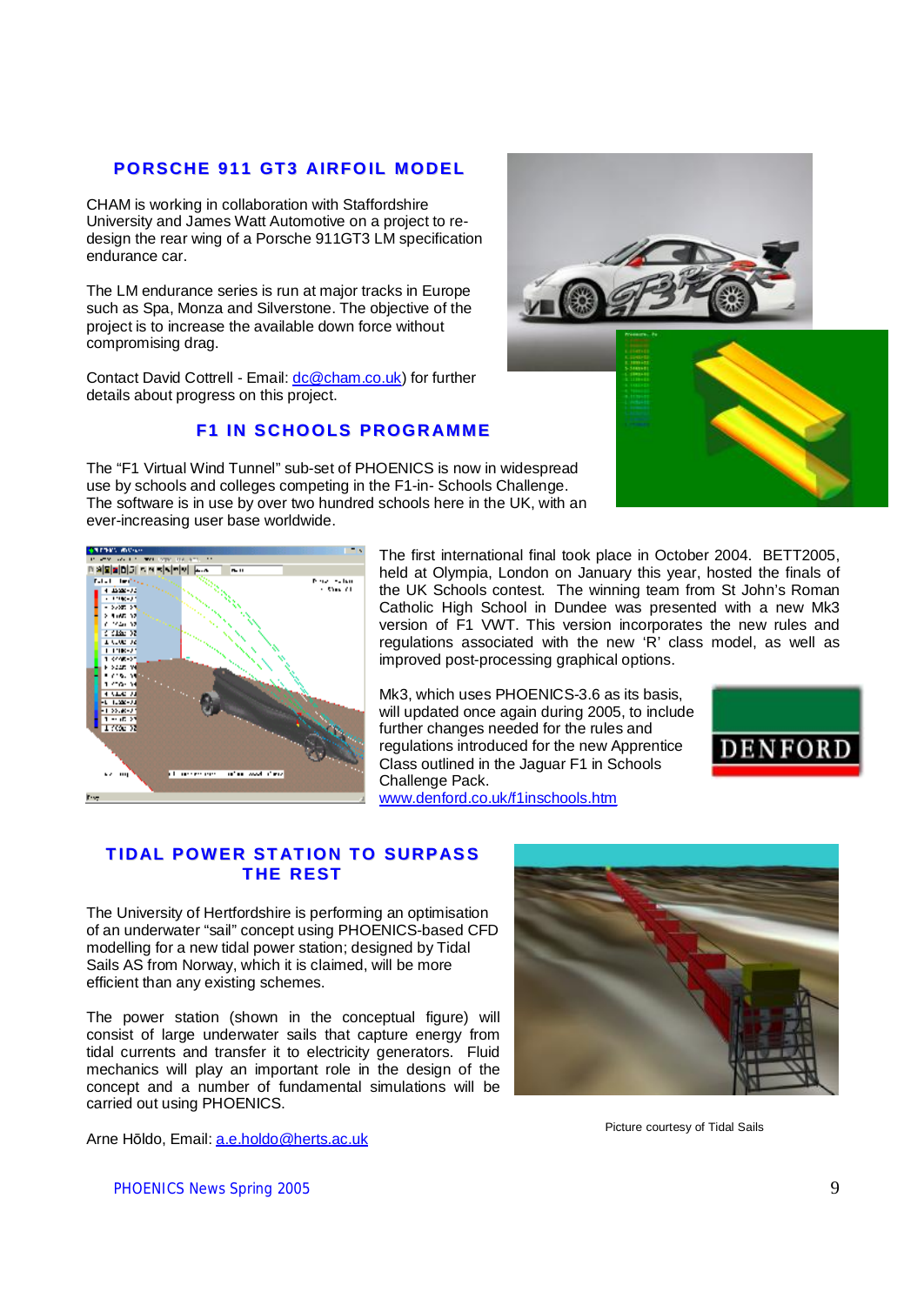# **KEEPING A SCHOOL COOL**



School elevation - architect Scott Brownrrigg

Children at the new Ruislip High School to be built by the London Borough of Hillingdon are set to benefit from an innovative low-energy solution to the problem of keeping classrooms cool in summer.

In a typical classroom with 32 pupils, the heat gain from people, computers, lighting and sunshine can be as much as 6.5 kW. The school is close to an elevated railway and to Northolt and Heathrow airports, and the high external acoustic levels dictate that the windows have to remain closed. An alternative solution for cooling is required chillers would be too expensive in terms of carbon, and in order to achieve a good BREEAM rating (a measure of environmental impact and sustainability), consultants Scott Wilson decided to adopt the innovative approach of "passive slab pre-cooling". The concrete soffit (ceiling) slabs are left exposed and are cooled during the night. They then act as a reservoir of cold through the day.

At night, the upper pane of each window is opened to admit fresh air, which cools the ceiling slabs and is then drawn through acoustically insulated transfer grilles to the corridor spaces by fans located in the upper part of the building. In the daytime, the fans continue to draw air through the building; the windows are closed, and air is instead admitted to the classrooms through acoustically efficient ventilation units located beneath the windows.

Scott Wilson commissioned Flowsolve Consultants to simulate the air flow in a typical classroom, to assess whether or not passive pre-cooling would be a viable solution. Transient simulations with a one-hour time step were continued for seven days and nights, by which time the temperatures settle into a periodic daily pattern. The CFD model showed that provided the flow rate is quadrupled during the night, the reservoir of cold stored within the ceiling slabs achieves a reduction in peak daytime classroom temperature of  $6^{\circ}C$  for a typical day in early summer.

Without using chillers, the results satisfy the Building Bulletin Guide requirement that classroom temperatures should not exceed  $28^{\circ}$ C for more than 40 hours in a year.

David Glynn, Flowsolve Email: [cfd@flowsolve.com](mailto:cfd@flowsolve.com)

John Gibson, Scott Wilson Email: [John.Gibson@scottwilson.com](mailto:John.Gibson@scottwilson.com)



Temperatures on room cross-section - air cools as it flows along the ceiling from right to left, then falls

# **PHOENICS – ONLY A CLICK AW AY**

The PHOENICS On-Line service provides low-cost interactive access to both PHOENICS-3.5.1 and PHOENICS -3.6.0 via the Internet. The customer base has increased quite dramatically during 2004, incorporating users from as far away as Chile and China – no distance at all for the Internet. We look forward to further expansion during 2005.

The service remains particularly attractive to customers wishing to make infrequent or project-based use of the code, and for those wishing to gain access from multiple locations.

| Congress <sup>1</sup> |                                         | w] thissed too: - @ @ packet @ 1911 Balgary #                                                                                                                                     |                  |
|-----------------------|-----------------------------------------|-----------------------------------------------------------------------------------------------------------------------------------------------------------------------------------|------------------|
|                       | <b>CHAM</b>                             | ungales Throubiton of Rold Box, Just Box.<br>chemical reaction and otheress deductor<br>Welcome In 1930/FAIDS Delive frees CHWR114, Inferior Build Fiers stendation he year deal- |                  |
|                       | --                                      | and the property of the control of the control of the control of the control of the control of the control of                                                                     |                  |
|                       | Load, Lawy and Tex.                     | To look their size-Automy purflymous by<br><b>Instruments and his many some sources!</b>                                                                                          |                  |
|                       | Ven-ammuni Sweet                        | To call trigges in a lost demonstration or quicked                                                                                                                                |                  |
|                       | <b>TANGERS</b>                          | To adj specialists, provide a demonstrations.<br>requirer on a Decident's lowl or siller recurrent.                                                                               |                  |
|                       | <b><i><u>Presso terms Lines</u></i></b> | To construit since work with the 14/23/272-<br>continue services.                                                                                                                 |                  |
|                       |                                         | Bulli nease Respubbalmantly. Intuined Stadyor 5 or later, Helmised K or Selair. Opera 5 of later.<br>at 42 k 120 for \$31 trapped, crosses and presenter analysis.                | comment of the c |

Participants at UK training courses enjoy two months free access to PHOENICS On-Line thereafter.

Click on [www.in2itive.biz/cham](http://www.in2itive.biz/cham) to try out the free-toaccess Look Learn Try facility, or email: [sales@cham.co.uk](mailto:sales@cham.co.uk) to arrange an on-line demonstration or a free trial evaluation.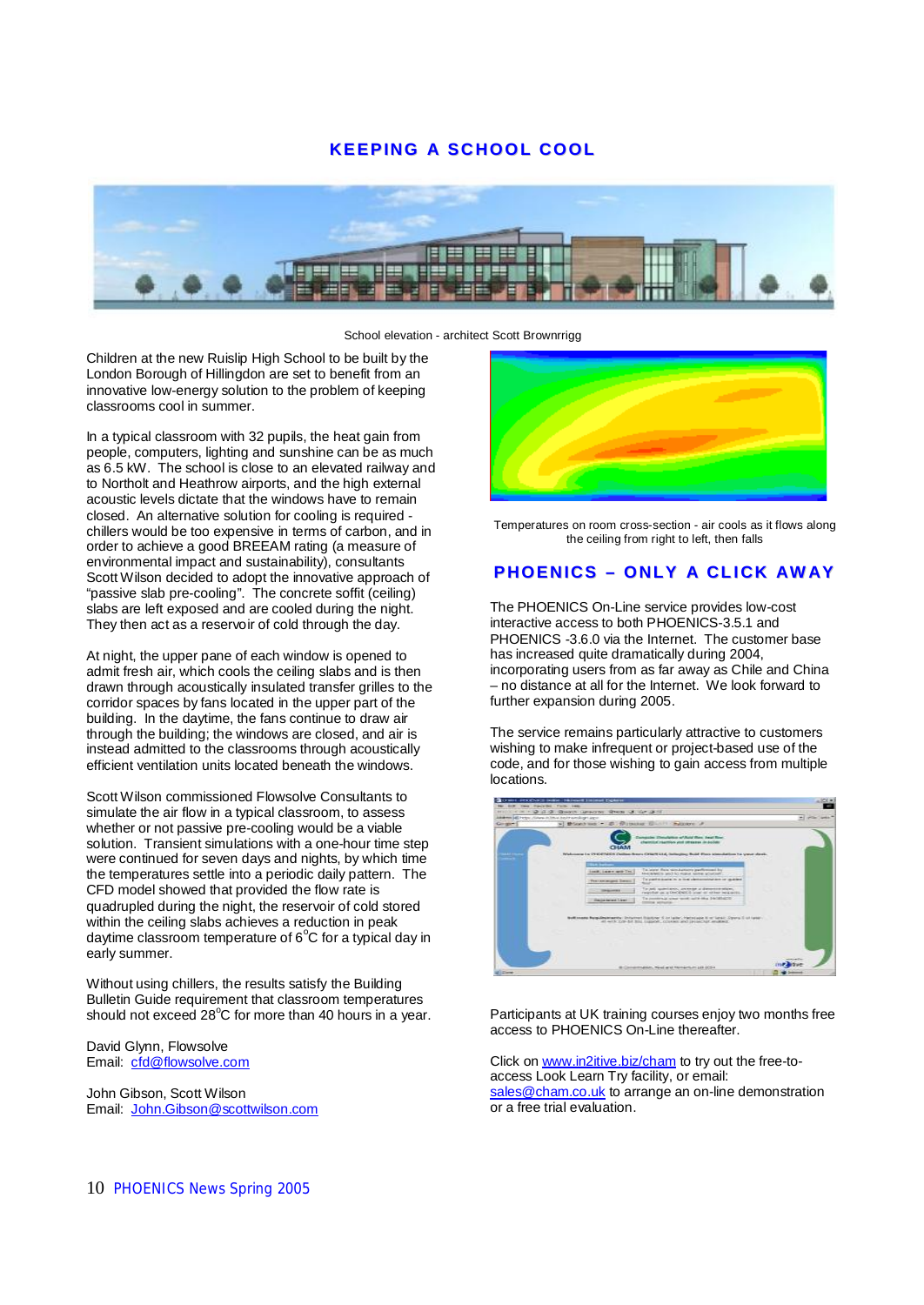# **NEWS AND EVENT S**

#### **Benelux User Meeting**

Venue: ARISTO Eindhoven Date:  $24<sup>th</sup>$  May 2005 Hosted By: CHAM / A2TE Contact: Geert Janssen Tel: +31 40 653 2569 33 Email: [gjanssen@a2te.nl.com](mailto:gjanssen@a2te.nl.com)

#### **UK User Meeting**

Venue: CHAM, London Date:  $17^{th}$  May 2005 Hosted By: CHAM Contact: Peter Spalding Tel: +44 (0)20 8947 7651 Fax: +44 (0)20 8879 3497 Email: [pls@cham.co.uk](mailto:pls@cham.co.uk)

#### **SIA International Congress**

Venue: SIA, Lyon Date:  $26^{th} - 27^{th}$  Oct 2005 Hosted By: Société des Ingénieurs de l'Automobile Contact: Marc Charlet Tel: +33 1 41 44 93 75 Fax: +33 1 41 44 93 79 Email: [marc.charlet@sia.fr](mailto:marc.charlet@sia.fr)

*During March 2005, Dynamics Modelling Ltd showcased PHOENICS in conjunction with Wolter Fans (UK) at the ISH show in Frankfurt, Germany.* 



*<http://ish.messefrankfurt.com/fr> ankfurt/en/home.html*

#### **PHOENICS Training Courses**

Venue /Dates: CHAM  $12$  to  $14<sup>th</sup>$  April 2005 CHAM  $14^{\text{th}}$  to  $16^{\text{th}}$  June 2005 CHAM  $20^{th}$  to  $22^{nd}$  Sept 2005 CHAM  $15^{th}$  to  $17^{th}$  Nov 2005 **Contact Peter Spalding** Tel: +44 (0)20 8947 7651 Fax: +44 (0)20 8879 3497 Email: [sales@cham.co.uk](mailto:sales@cham.co.uk)

# **NEW AGENT S**

We are pleased to welcome several new agencies to strengthen the worldwide representation of PHOENICS.

#### For China

CHAM BEIJING Room 301, 12#A Building 42 Fucheng Road Beijing 100036 China Tel / Fax: +86 (0)10 8815 2519 Email : [cham@phoenics.cn](mailto:cham@phoenics.cn) Contact: Mr Cong Huang

#### For Egypt:

HYDRO CONSULT 49 A El-Koba Station Street Cairo 11331 Egypt Tel / Fax: +202 257 66 19 Email: [elbaz@link.net](mailto:elbaz@link.net) Contact: Dr Ahmed El-Baz

#### For India:

KLG SYSTEL LTD. 3-6, Tower A, Unitech Business Park, F-Block, South City-1, Sector 41, Gurgaon - 122001 (India) Tel: 91(0)124-5129900 Fax: 91(0)124-5129999 Email: [navendu@klgsystel.com](mailto:navendu@klgsystel.com) Contact: Mr Navendu Shrivastava

#### For Italy:

LASERTEC SRL Piazza Don Mapelli,1 209099 Sesto San Giovanni (MI) Italy Tel: +39 2 24 86 11 08 Fax: +39 2 26 22 44 40 Email: l.vittori@lasertecsrl. Contact: Mr Lucio Vittori

#### For Spain & Portugal

AERTIA SOFTWARE SL Valencia 463 entlo 4 Barcelona 08013 **Spain** Tel: +34 93 265 1320 Fax: +34 93 265 2351 Email: [jmsole@aertia.com](mailto:jmsole@aertia.com) Contact: Mr Juan M Sole

#### For Turkey:

**HH<sub>VES</sub>** Hidronerji ve Enerji Sistemleri, Muhendislik Fevzi Cakmak 2 Sokak 31/A, Kizilay, Ankara **Turkev** Tel: +90 312 232 6803/04 Fax: +90 312 232 6800 Email: [ytopcu@hidronerji.com](mailto:ytopcu@hidronerji.com) Contact: Mr Yavuz Topcu

#### For Ukraine:

IET National Academy of Sciences Kiev Ukraine Tel: Fax: Email: [ksg@ittfnan.kiev.ua](mailto:ksg@ittfnan.kiev.ua) Contact: Dr Sergiy G Kobzar

# For USA:

DD&G 50 Smith Crescent Boynton Beach Florida 33435 Tel: +1 (561) 714 8150 Fax: +1 (561) 364 7360 Email: [parisp@bellsouth.net](mailto:parisp@bellsouth.net) Contact: Mr Anil Sahaya